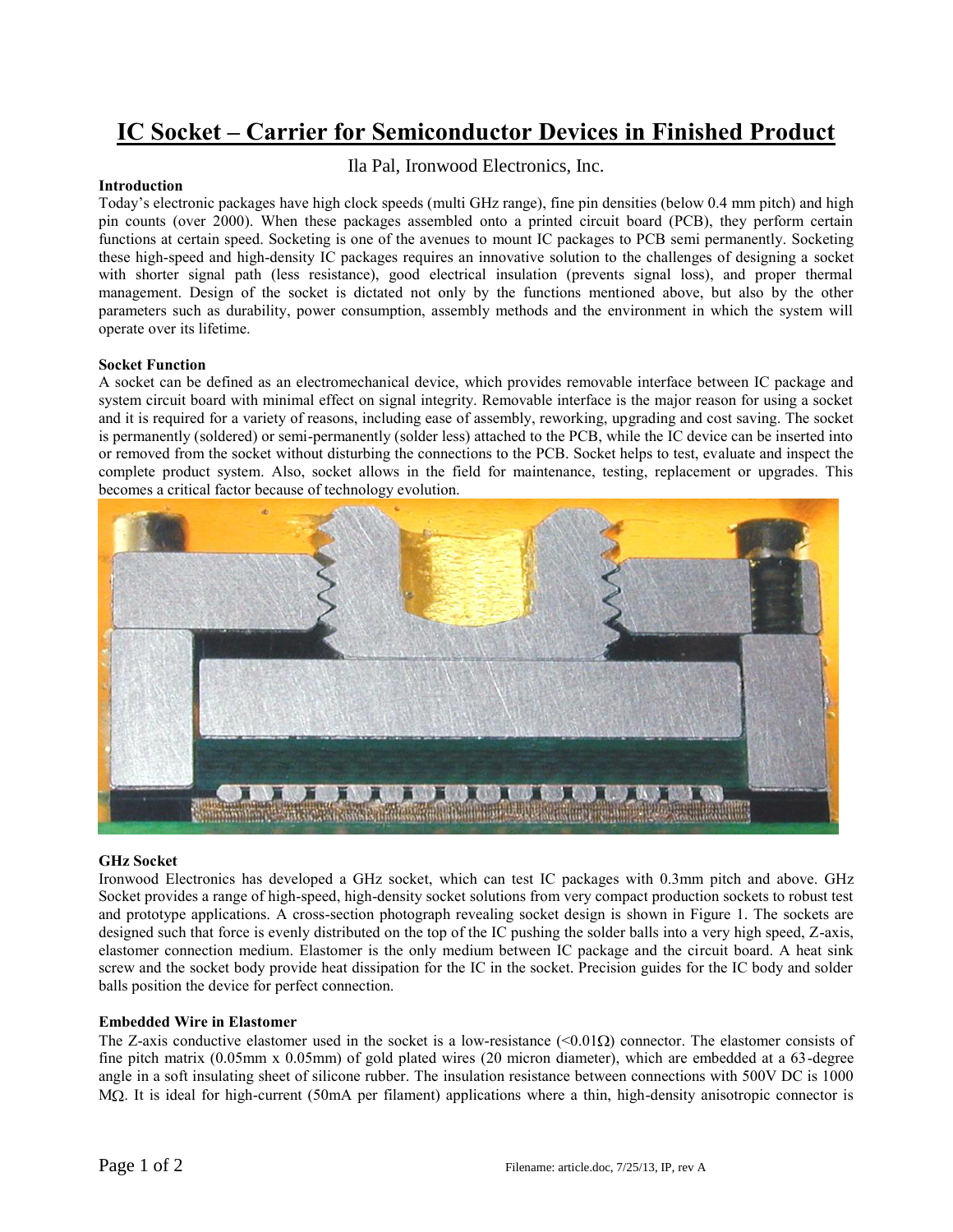required. The gold-plated brass filaments protrude several microns from the top and bottom surfaces of the silicone sheet. The operating temperature range for the elastomer is  $-35^{\circ}$  to  $100^{\circ}$  C.

## **Production Socket**

A production socket is a carrier for semiconductor device in the finished product that electrically connects IC device to PCB. The main criteria for any production socket are to retain electrical connection between IC device and PCB throughout product lifetime. Biggest hurdle came due to oxidation effect of solder balls/leads of IC device. Because of RoHS considerations, most of solder composition is an alloy of tin, silver and copper with major percentage of tin. This tin reacts with oxygen in the environment and forms tin oxide which is an insulator. This insulator restricts electric current to pass through. Thicker the oxide layer, higher the resistance will be and this causes functional issues in the application of finished product. The protrusion of gold plated brass filaments in the elastomer break the oxide layer and make electrical connection.

## **Oxidation Experiment**

In the field, the devices were not functioning properly around 1 year period when connected through elastomer socket. The devices were removed and the elastomers were cleaned. When re-engaged the device in the socket after cleaning, the system functions properly. It can be concluded that solder oxide starts building up around 1 year and causing the resistance to go up resulting in functional failure of the system. Cleaning is not an option as it disrupts field function. Experiments were conducted with various oxide solvents and a solution was identified. The below experiment describes functioning of elastomer socket without coating and with oxide solvent coating. Two sockets were built with elastomer medium. One of the elastomer was coated with oxide solvent on both sides. Both sockets were assembled on to a daisy chain test PCB. A daisy chain test device was placed inside each socket and compressed to make electrical connection. Contact resistance was measured by connecting the two end of the daisy chains to a multi meter. The test setup was kept in a compressed state and measurements were taken on a periodical interval. Data is shown in Figure 2.



## **Results and Discussion**

In the Figure 2, horizontal axis represents the number of days the socket is in test condition. Vertical axis shows change in contact resistance represented by %. It can be seen that during the initial period of 1 year, contact resistance changes around 20% in both sockets. After a year, socket without coating shoots up in resistance. This is due to the excess build up of tin oxide which is an insulator that restricts electric current to pass through. Whereas the socket with coating maintains resistance throughout 1500 days. More experiments were planned to verify the repeatability.

#### **Conclusion**

A primary concern to anyone utilizing the high density micro BGA is that the socket must provide electrical connection with low and stable value of resistance throughout its lifetime. GHz Sockets solve such concerns and provide unmatched solution for high-speed, high-density, high pin count application needs using special coating process. The test results share the stability of the contact interface throughout a period of 5 years. The simple design of the socket makes it cost